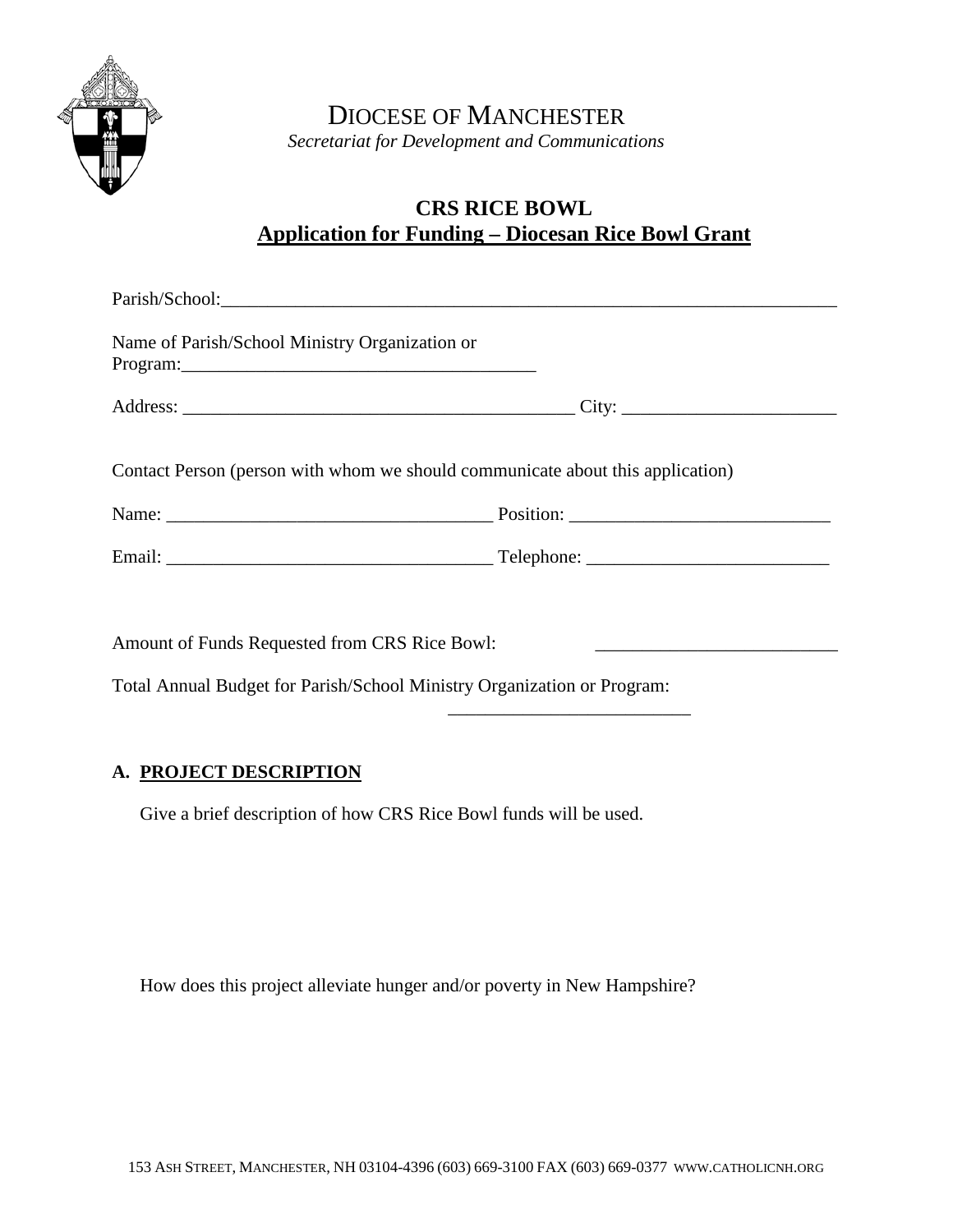

DIOCESE OF MANCHESTER *Secretariat for Development and Communications*

### **B. COMMUNITY TO BE SERVED**

Please describe the community to be served, including the poverty of the community.

## **C. FINANCIAL REPORT**

| <b>Other Funding Sources for this Parish/</b><br><b>School Ministry Organization/Program or Project</b> | <b>Amount Received</b> | Date |
|---------------------------------------------------------------------------------------------------------|------------------------|------|
|                                                                                                         |                        |      |
|                                                                                                         |                        |      |
|                                                                                                         |                        |      |
|                                                                                                         |                        |      |
|                                                                                                         |                        |      |

Please attach additional sheets, as necessary.